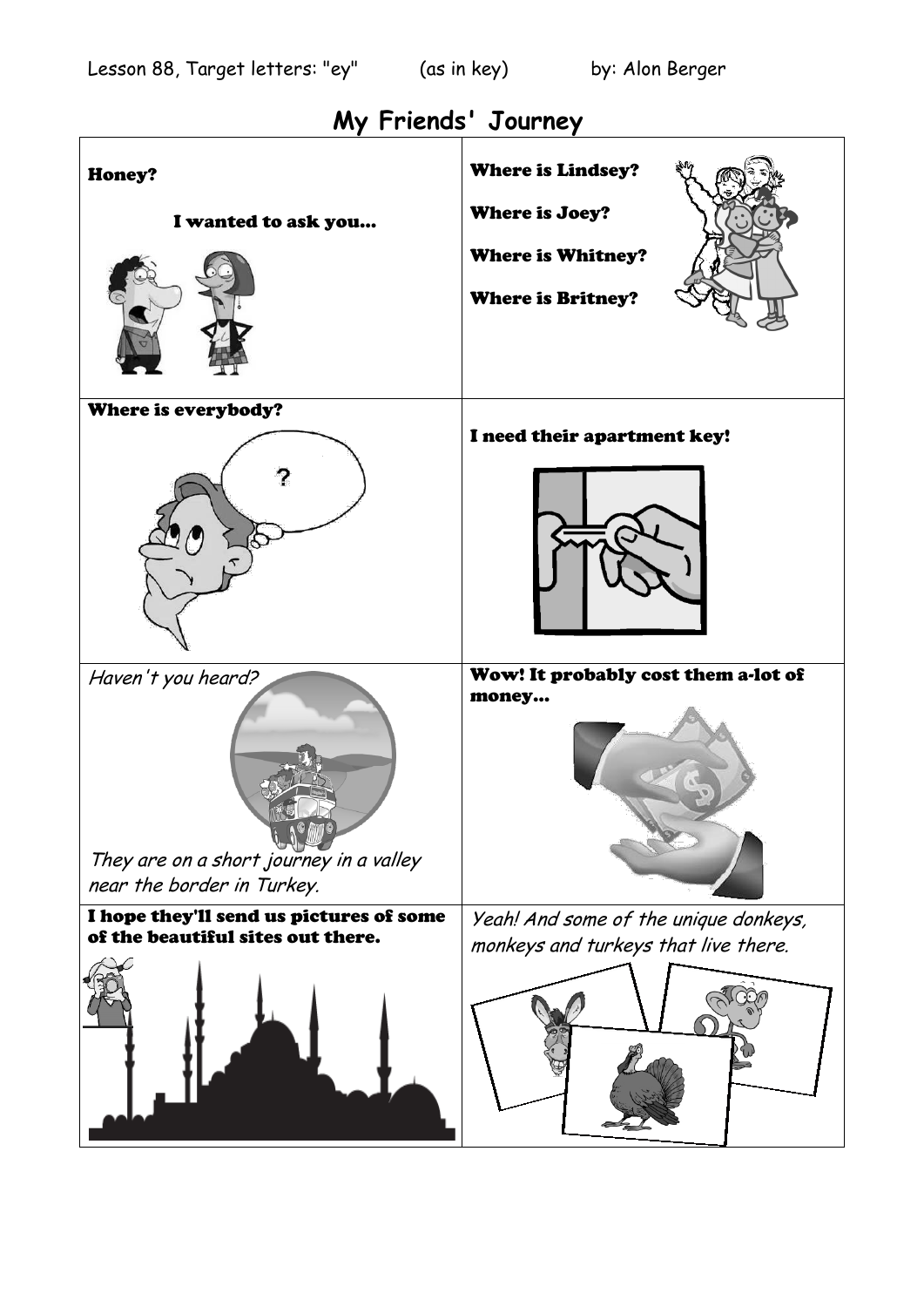## Word List

| 1                       | honey                  |  |
|-------------------------|------------------------|--|
| $\overline{c}$          | Lindsey                |  |
| $\mathsf{3}$            | Joey                   |  |
| $\overline{\mathbf{4}}$ | Whitney and<br>Britney |  |
| 5                       | money                  |  |
| $\boldsymbol{6}$        | key                    |  |
| $\overline{7}$          | journey                |  |
| 8                       | valley                 |  |
| 9                       | Turkey                 |  |
| 10                      | donkey                 |  |
| 11                      | monkey                 |  |
| 12                      | turkey                 |  |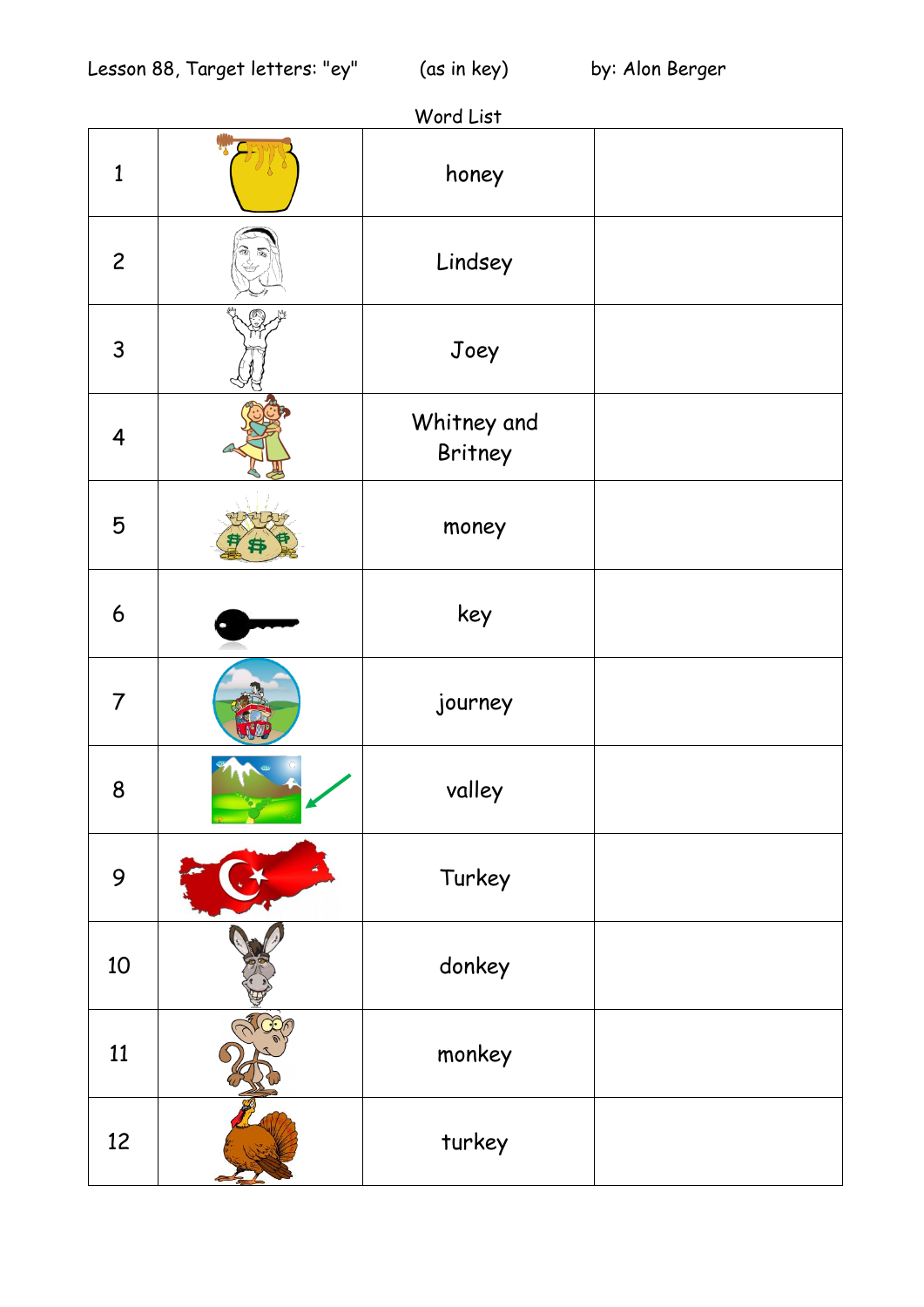Game 1: Concentration (cut out cards, shuffle, match word to picture)

| turkeys              |
|----------------------|
| honey                |
| monkey               |
| Lindsey              |
| Joey                 |
| Whitney &<br>Britney |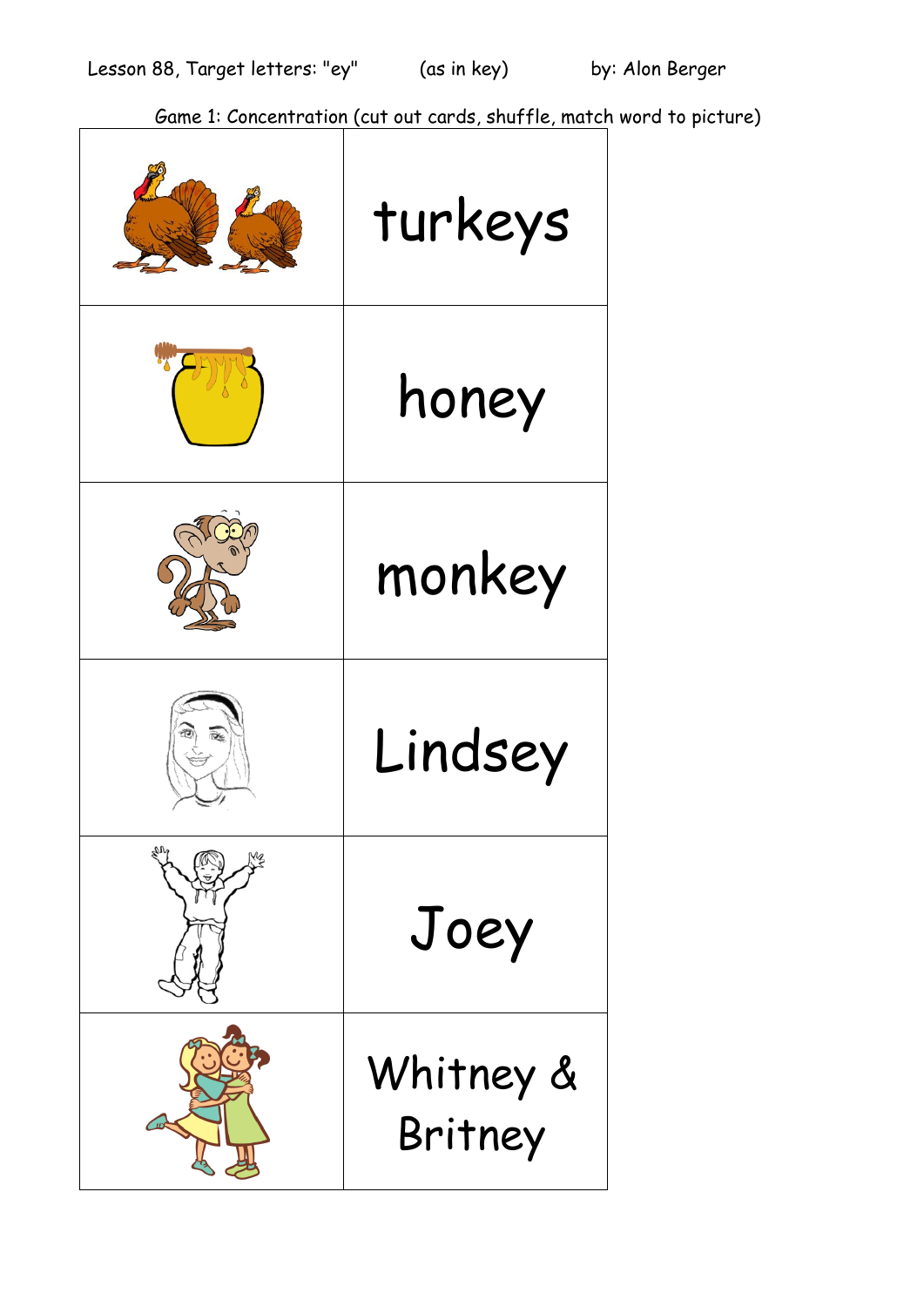|   | money   |
|---|---------|
|   | key     |
|   | journey |
| Œ | valley  |
|   | Turkey  |
|   | donkey  |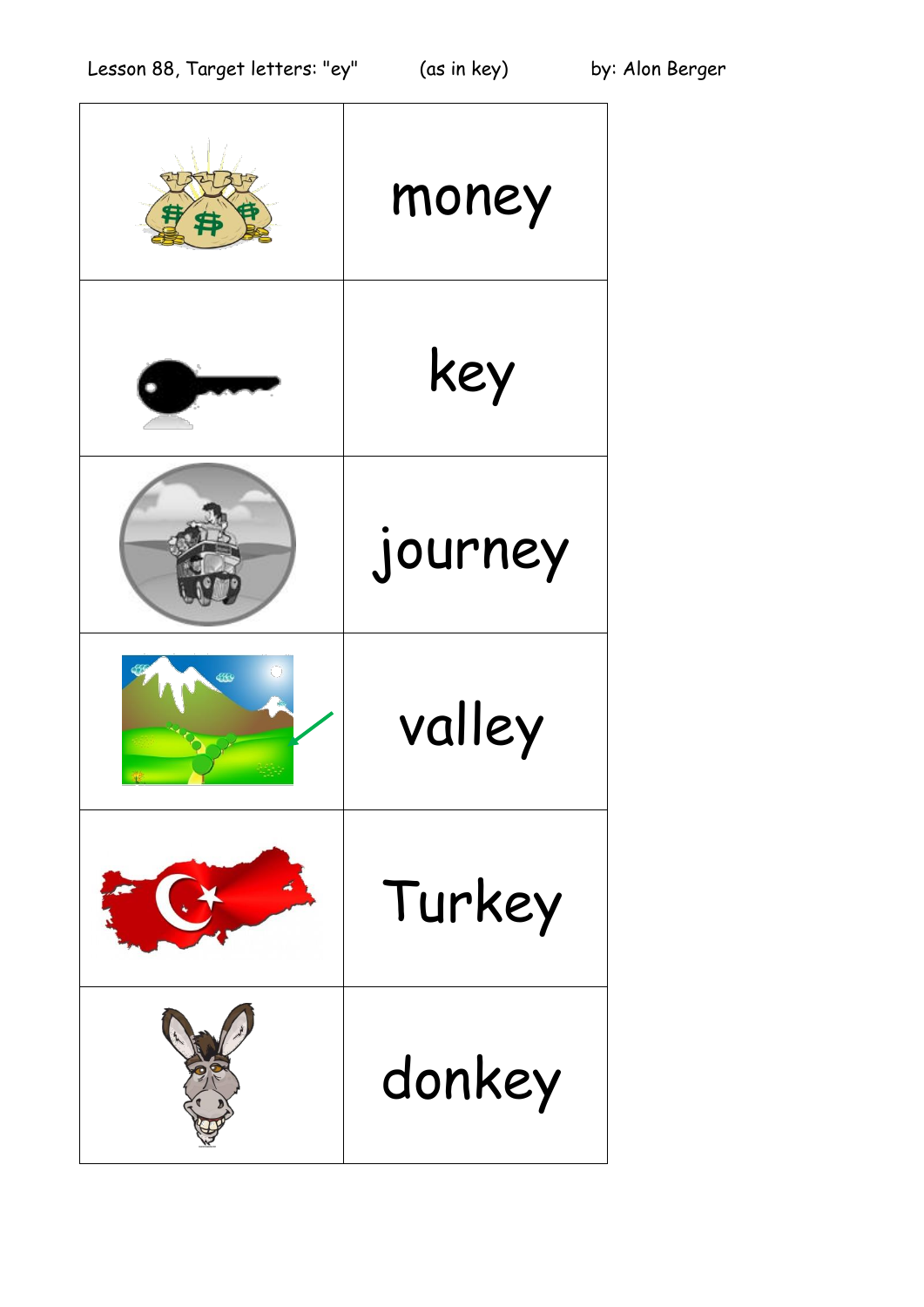## Game 2: Word Sort

Laminate and cut up the word cards (words ending in the –ey and other long e spellings), and the two boards. Put the words in a bag and give each player a board.

Have the learner pick the words out of the bag and read them aloud. Find the picture to match the word on the board. The player who fills her board first is the winner.

| -ey words |  |  |  |  |
|-----------|--|--|--|--|
|           |  |  |  |  |
|           |  |  |  |  |
|           |  |  |  |  |

| honey  | Turkey | turkey | journey |
|--------|--------|--------|---------|
| monkey | donkey | money  | key     |
| valley |        |        |         |